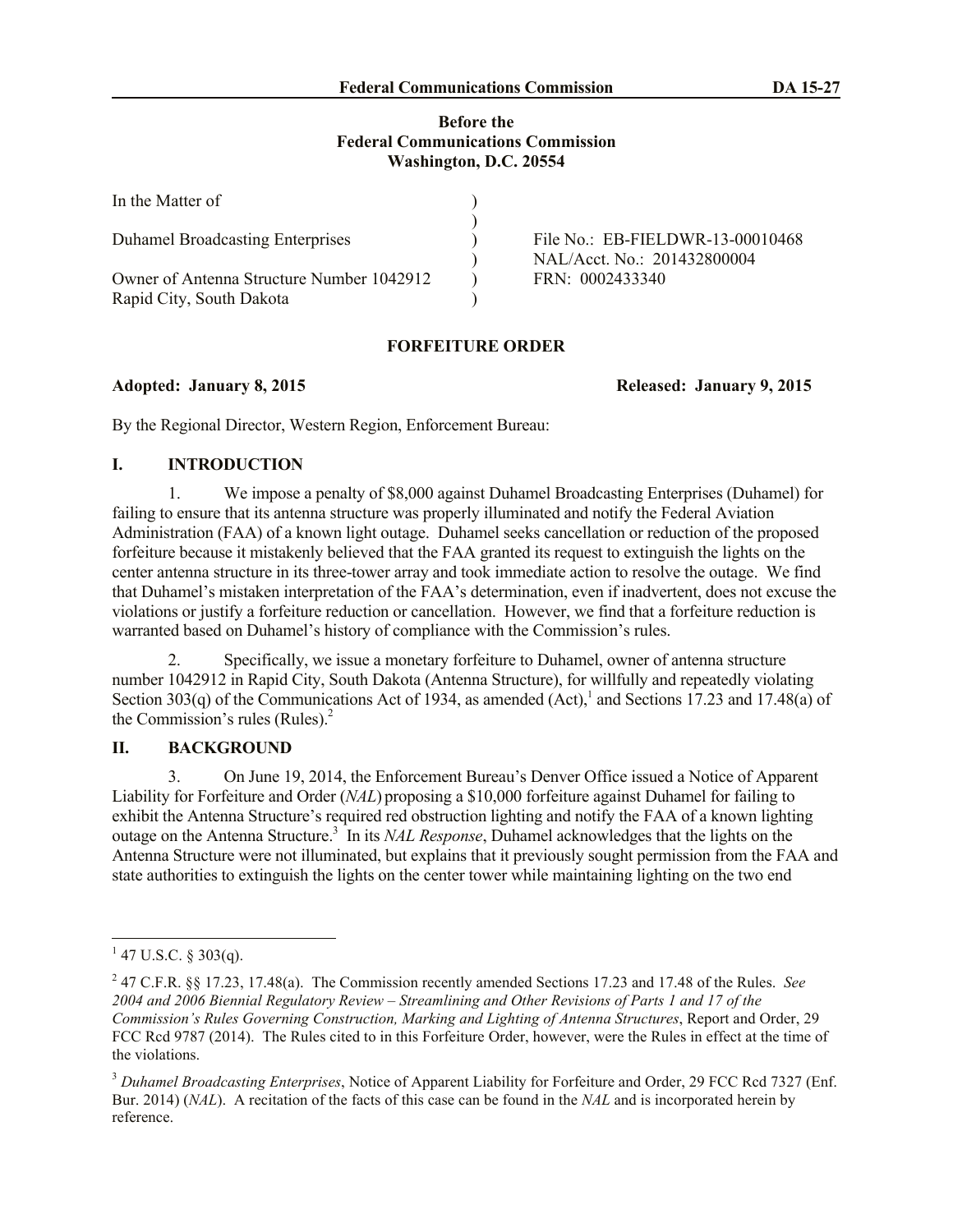structures of the tower array.<sup>4</sup> Duhamel argues that it understood the FAA's requirement that "the structure" should be marked/and/or lighted . . ."<sup>5</sup> to apply only to the two end structures of the tower array, given that the FAA did not specifically deny Duhamel's request to extinguish the lights on the Antenna Structure.<sup>6</sup> Duhamel contends that this "good faith misunderstanding," combined with its immediate efforts to remedy the violation warrant a forfeiture cancellation or reduction.

## **III. DISCUSSION**

4. The proposed forfeiture amount in this case was assessed in accordance with Section 503(b) of the Act,<sup>7</sup> Section 1.80 of the Rules,<sup>8</sup> and the *Forfeiture Policy Statement*.<sup>9</sup> In examining Duhamel's *NAL Response*, Section 503(b)(2)(E) of the Act requires that the Commission take into account the nature, circumstances, extent, and gravity of the violation and, with respect to the violator, the degree of culpability, any history of prior offenses, ability to pay, and other such matters as justice may require.<sup>10</sup> As discussed below, we have fully considered Duhamel's *NAL Response* in light of these statutory factors and find that reduction of the proposed forfeiture is warranted.

5. Duhamel does not deny any of the facts in the *NAL* and we therefore affirm the *NAL*'s findings that Duhamel willfully and repeatedly violated Section 303(q) of the Act and Sections 17.23 and 17.48(a) of the Rules by failing to exhibit required red obstruction lighting on the Antenna Structure during nighttime hours and immediately notify the FAA of the light outage. 11 In its *NAL Response*, Duhamel requests reduction or cancellation of the proposed forfeiture because Duhamel mistakenly believed that the FAA granted its request to extinguish the lights on the Antenna Structure while maintaining lighting on the two end structures of its tower array. 12 As explained in the *NAL*, however, even if Duhamel received incorrect guidance orally from an FAA representative that the proposed extinguishment would be unobjectionable, the FAA formally denied its request to keep the Antenna Structure unlit in both 2005 and 2013.<sup>13</sup> Each time, the FAA's determination stated that lighting and marking must be maintained on "the structure," meaning the Antenna Structure. Duhamel's incorrect assumption that the lighting requirement only applied to the two end structures of its tower array, even if inadvertent, does not present mitigating circumstances that justify a forfeiture reduction.<sup>14</sup> As a

<sup>6</sup> *NAL Response* at 1–4.

 $7$  47 U.S.C. § 503(b).

 $847$  C.F.R. § 1.80.

9 *The Commission's Forfeiture Policy Statement and Amendment of Section 1.80 of the Rules to Incorporate the Forfeiture Guidelines*, Report and Order, 12 FCC Rcd 17087 (1997), *recons. denied*, 15 FCC Rcd 303 (1999) (*Forfeiture Policy Statement*).

 $10$  47 U.S.C. § 503(b)(2)(E).

<sup>11</sup> *See NAL supra* note 3.

<sup>12</sup> *NAL Response* at 1–4.

<sup>13</sup> *See NAL*, 29 FCC Rcd at 7329, para. 8.

<sup>14</sup> *See, e.g.*, *S. Cal. Broad.*, Memorandum Opinion and Order, 6 FCC Rcd 4387, 4387, para. 3 (1991) ("'[I]nadvertence' . . . is at best, ignorance of the law, which the Commission does not consider a mitigating circumstance"); *W. Slope Commc'ns, LLC*, Forfeiture Order, 29 FCC Rcd 10470, 10471, para. 6 (Enf. Bur. 2014) ("Inadvertent mistakes are not mitigating circumstances that can serve to justify a forfeiture reduction."); *Emigrant Storage LLC*, Notice of Apparent Liability for Forfeiture, 27 FCC Rcd 8917, 8920, para. 9 (Enf. Bur. 2012) (declining to downwardly adjust a forfeiture where the violation resulted from oversight and a change in personnel).

<sup>&</sup>lt;sup>4</sup> See Response of Duhamel Broadcasting Enterprises to Denver Office, Western Region, Enforcement Bureau (Jul. 21, 2014) (on file in EB-FIELDWR-13-00010468) (*NAL Response*).

<sup>5</sup> *See* FAA Aeronautical Study No. 2005-AGL-2629-OE (issued June 2, 2005) (on file in EB-FIELDWR-13- 00010468).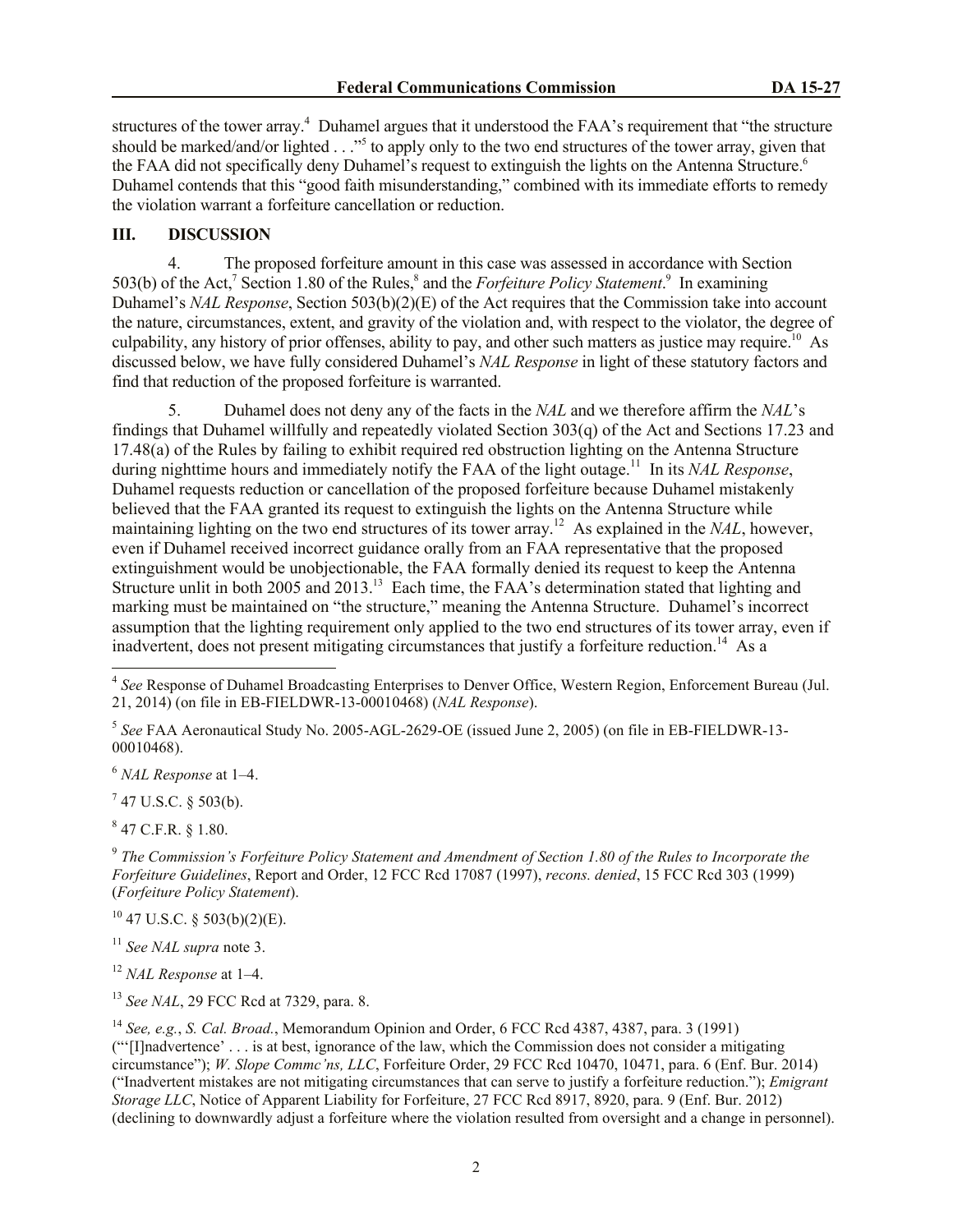Commission licensee, Duhamel is charged with knowledge of the full range of its obligations under the Rules. $15$ 

6. Duhamel also states that it "immediately took steps to restore the lighting as appropriate, demonstrating its intent and efforts to ensure compliance and safety."<sup>16</sup> The Commission has determined that "corrective action taken to come into compliance with Commission rules or policy is expected, and does not nullify or mitigate any prior forfeitures or violations."<sup>17</sup> Consequently, we decline to reduce the proposed forfeiture based on Duhamel's corrective efforts undertaken *after* being notified of the violation by the Denver Office. We note, however, that Duhamel has a history of compliance with the Rules. Therefore, after consideration of the entire record and the factors listed above, we find that a forfeiture in the amount of  $$8,000$  is warranted.<sup>18</sup>

## **IV. ORDERING CLAUSES**

7. Accordingly, **IT IS ORDERED** that, pursuant to Section 503(b) of the Act and Sections 0.111, 0.204, 0.311, 0.314, and 1.80(f)(4) of the Rules, Duhamel Broadcasting Enterprises **IS LIABLE FOR A MONETARY FORFEITURE** in the amount of eight thousand dollars (\$8,000) for violations of Section 303(q) of the Act and Sections 17.23 and 17.48(a) of the Rules.<sup>19</sup>

8. Payment of the forfeiture shall be made in the manner provided for in Section 1.80 of the Rules within thirty (30) calendar days after the release date of this Forfeiture Order.<sup>20</sup> If the forfeiture is not paid within the period specified, the case may be referred to the U.S. Department of Justice for enforcement of the forfeiture pursuant to Section 504(a) of the Act.<sup>21</sup> Duhamel Broadcasting Enterprises shall send electronic notification of payment to WR-Response@fcc.gov on the date said payment is made. The payment must be made by check or similar instrument, wire transfer, or credit card, and must include the NAL/Account Number and FRN referenced above. Regardless of the form of payment, a completed FCC Form 159 (Remittance Advice) must be submitted.<sup>22</sup> When completing the FCC Form 159, enter the Account Number in block number 23A (call sign/other ID) and enter the letters "FORF" in block number 24A (payment type code). Below are additional instructions you should follow based on the form of payment you select:

 Payment by check or money order must be made payable to the order of the Federal Communications Commission. Such payments (along with the completed Form 159) must be mailed to Federal Communications Commission, P.O. Box 979088, St. Louis, MO 63197-9000, or sent via overnight mail to U.S. Bank – Government Lockbox #979088, SL-MO-C2-GL, 1005 Convention Plaza, St. Louis, MO 63101.

 $\overline{a}$ 

 $^{19}$  47 U.S.C. §§ 303(q), 503(b); 47 C.F.R. §§ 0.111, 0.204, 0.311, 0.314, 1.80(f)(4), 17.23, 17.48(a).

<sup>20</sup> 47 C.F.R. § 1.80.

 $21$  47 U.S.C. § 504(a).

<sup>&</sup>lt;sup>15</sup> Discussion Radio, Inc., Memorandum Opinion and Order and Notice of Apparent Liability, 19 FCC Rcd 7433, 7437, para. 12 (2004); *W. Slope Commc'ns*, 29 FCC Rcd at 10471, para. 6.

<sup>16</sup> *NAL Response* at 4.

<sup>17</sup> *See, e.g.*, *Seawest Yacht Brokers*, Notice of Forfeiture, 9 FCC Rcd 6099, 6099, para. 7 (1994) (citations omitted); *Exec. Broad. Corp.*, Memorandum Opinion and Order, 3 FCC 2d 699, 700, para. 6 (1966) ("The fact that prompt corrective action was taken . . . does not excuse the prior violations.").

<sup>18</sup> *See, e.g.*, *Centro Colegial Cristiano, Inc.*, Forfeiture Order, 28 FCC Rcd 14734 (Enf. Bur. 2013) (proposed forfeiture reduced based on history of compliance with the Rules).

 $22$  An FCC Form 159 and detailed instructions for completing the form may be obtained at http://www.fcc.gov/Forms/Form159/159.pdf.